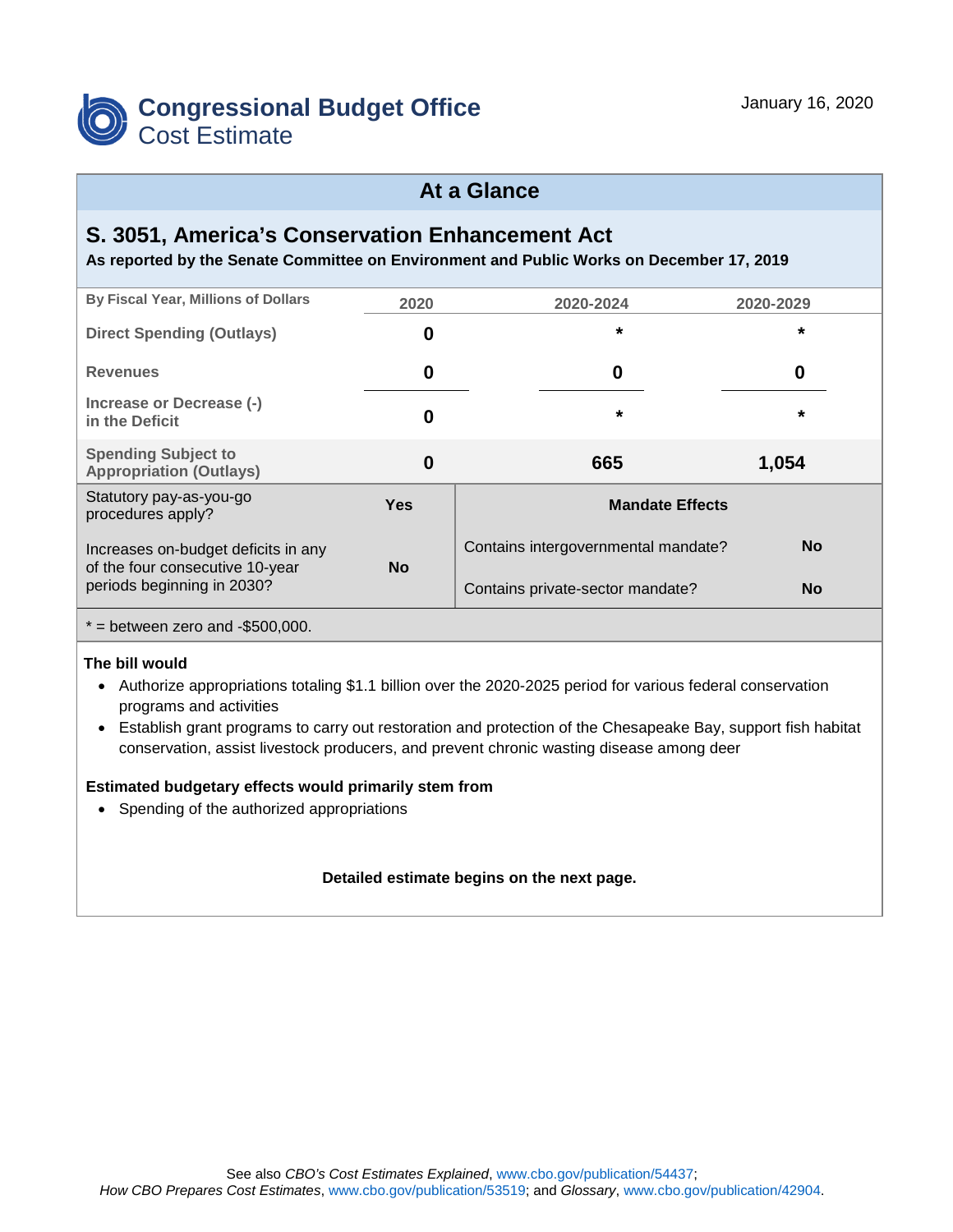# **Bill Summary**

S. 3051 would authorize appropriations totaling \$1.1 billion over the 2020-2025 period for conservation programs and activities of the U.S. Fish and Wildlife Service (USFWS), Environmental Protection Agency (EPA), Department of Agriculture (USDA), National Oceanic and Atmospheric Administration (NOAA), and National Park Service (NPS). The bill also would establish grant programs to assist livestock producers, prevent chronic wasting disease among deer, fund restoration and protection activities in the Chesapeake Bay, and support fish habitat conservation.

## **Estimated Federal Cost**

The estimated budgetary effect of S. 3051 is shown in Table 1. The costs of the legislation fall primarily within budget function 300 (natural resources and environment).

## **Basis of Estimate**

For this estimate, CBO assumes that S. 3051 will be enacted in 2020 and that the authorized and necessary amounts will be provided in each year. Estimated outlays are based on historical spending patterns for the affected and similar activities.

CBO estimates that implementing S. 3051 would cost \$665 million over the 2020-2024 period.

## **Chesapeake Bay Program**

Section 109 would authorize appropriations totaling \$455 million over the 2020-2024 period for EPA's Chesapeake Bay Program, which provides technical assistance and grant funding for projects and programs aimed at restoring the Chesapeake Bay. EPA received appropriations totaling \$85 million to carry out the program in 2020; therefore, CBO does not estimate any outlays resulting from the 2020 authorization in the bill. We estimate that implementing the section would cost \$315 million over the 2020-2024 period.

## **North American Wetlands Conservation**

Section 106 would authorize the annual appropriation of \$60 million over the 2021-2025 period for USFWS to fund a competitive grant program for wetlands conservation projects in the United States, Canada, and Mexico. In 2020, the agency received an appropriation of \$46 million for that program. CBO estimates that implementing section 106 would cost \$138 million over the 2020-2024 period.

## **National Fish and Wildlife Foundation**

Section 107 would authorize the annual appropriation of \$25 million over the 2021-2025 period for USFWS, USDA, and NOAA to support activities of the National Fish and Wildlife Foundation. CBO estimates that implementing section 107 would cost \$63 million over the 2020-2024 period.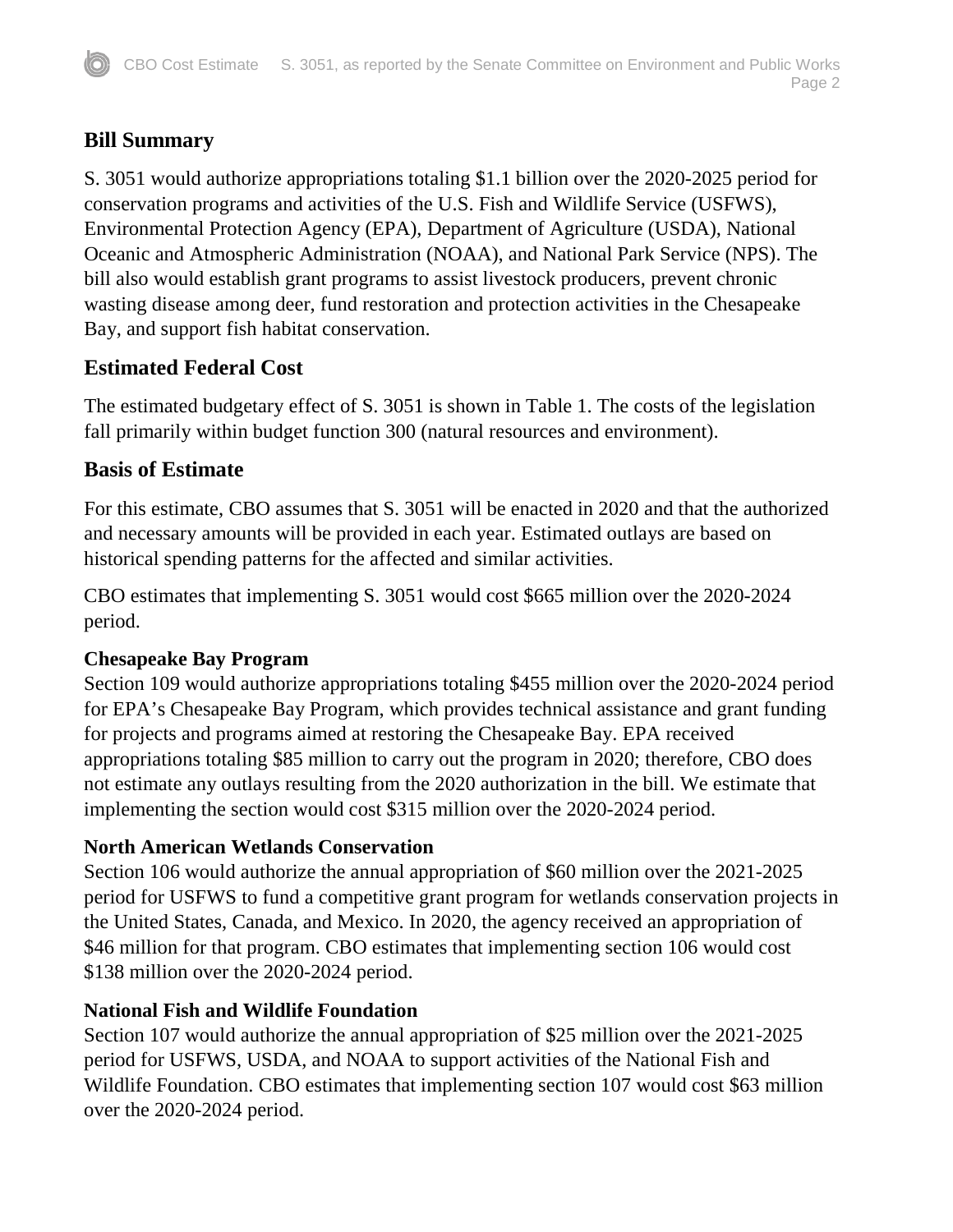#### **Table 1.**

| <b>Estimated Increases in Spending Subject to Appropriation Under S. 3051</b> |  |
|-------------------------------------------------------------------------------|--|
|-------------------------------------------------------------------------------|--|

|                                          | By Fiscal Year, Millions of Dollars |                |                |                |                  |      |                |                |                |                  |               |               |
|------------------------------------------|-------------------------------------|----------------|----------------|----------------|------------------|------|----------------|----------------|----------------|------------------|---------------|---------------|
|                                          | 2020                                | 2021           | 2022           | 2023           | 2024             | 2025 | 2026           | 2027           | 2028           | 2029             | 2020-<br>2024 | 2020-<br>2029 |
| Chesapeake Bay Program                   |                                     |                |                |                |                  |      |                |                |                |                  |               |               |
| Authorization <sup>a</sup>               | 90                                  | 90             | 91             | 92             | 92               | 0    | $\mathbf 0$    | $\mathbf 0$    | $\pmb{0}$      | $\pmb{0}$        | 455           | 455           |
| <b>Estimated Outlays</b>                 | 0                                   | 59             | 77             | 87             | 92               | 32   | 14             | 5              | $\Omega$       | $\Omega$         | 315           | 365           |
| North American Wetlands<br>Conservation  |                                     |                |                |                |                  |      |                |                |                |                  |               |               |
| Authorization                            | 0                                   | 60             | 60             | 60             | 60               | 60   | 0              | 0              | $\mathbf 0$    | 0                | 240           | 300           |
| <b>Estimated Outlays</b>                 | 0                                   | 15             | 30             | 42             | 51               | 57   | 45             | 30             | 18             | 9                | 138           | 297           |
| National Fish and Wildlife<br>Foundation |                                     |                |                |                |                  |      |                |                |                |                  |               |               |
| Authorization                            | 0                                   | 25             | 25             | 25             | 25               | 25   | $\mathbf 0$    | $\mathbf 0$    | $\pmb{0}$      | $\boldsymbol{0}$ | 100           | 125           |
| <b>Estimated Outlays</b>                 | 0                                   | 6              | 14             | 20             | 23               | 25   | 19             | 11             | 5              | $\overline{2}$   | 63            | 125           |
| <b>Grants for Livestock Losses</b>       |                                     |                |                |                |                  |      |                |                |                |                  |               |               |
| Authorization                            | 0                                   | 15             | 15             | 15             | 15               | 15   | $\mathbf 0$    | 0              | $\mathbf 0$    | $\mathbf 0$      | 60            | 75            |
| <b>Estimated Outlays</b>                 | 0                                   | $\mathbf 0$    | 12             | 15             | 15               | 15   | 15             | 3              | $\Omega$       | $\mathbf 0$      | 42            | 75            |
| Chesapeake Bay Watershed                 |                                     |                |                |                |                  |      |                |                |                |                  |               |               |
| Authorization                            | 0                                   | 15             | 15             | 15             | 15               | 15   | $\mathbf 0$    | $\pmb{0}$      | $\pmb{0}$      | $\pmb{0}$        | 60            | 75            |
| <b>Estimated Outlays</b>                 | 0                                   | 4              | 8              | 12             | 14               | 15   | 11             | $\overline{7}$ | 3              | $\overline{2}$   | 38            | 75            |
| National Fish Habitat<br>Conservation    |                                     |                |                |                |                  |      |                |                |                |                  |               |               |
| Authorization                            | 0                                   | 9              | 9              | 10             | 10               | 10   | 0              | 0              | $\mathbf 0$    | 0                | 38            | 48            |
| <b>Estimated Outlays</b>                 | 0                                   | $\overline{2}$ | 5              | 8              | $\boldsymbol{9}$ | 10   | $\overline{7}$ | $\overline{4}$ | $\overline{2}$ | $\mathbf{1}$     | 24            | 48            |
| <b>Chronic Wasting Disease</b>           |                                     |                |                |                |                  |      |                |                |                |                  |               |               |
| <b>Estimated Authorization</b>           | 0                                   | 8              | 6              | 6              | 6                | 1    | 0              | 0              | $\pmb{0}$      | 0                | 26            | 27            |
| <b>Estimated Outlays</b>                 | 0                                   | 4              | 3              | 6              | 6                | 6    | 3              | $\Omega$       | $\mathbf 0$    | $\mathbf 0$      | 19            | 27            |
| <b>Other Provisions</b>                  |                                     |                |                |                |                  |      |                |                |                |                  |               |               |
| Estimated Authorization <sup>a</sup>     | 3                                   | 9              | 8              | 8              | 8                | 8    | $\mathbf 0$    | $\mathbf 0$    | $\mathbf 0$    | 0                | 38            | 46            |
| <b>Estimated Outlays</b>                 | 0                                   | 6              | $\overline{7}$ | $\overline{7}$ | 8                | 8    | 3              | $\mathbf{1}$   | $\mathbf{1}$   | $\star$          | 28            | 41            |
| <b>Total Changes</b>                     |                                     |                |                |                |                  |      |                |                |                |                  |               |               |
| Estimated Authorization <sup>a</sup>     | 93                                  | 232            | 229            | 231            | 231              | 134  | 0              | 0              | 0              | 0                | 1,017         | 1,151         |
| <b>Estimated Outlays</b>                 | 0                                   | 96             | 156            | 197            | 216              | 167  | 117            | 62             | 29             | 14               | 665           | 1,054         |

Components may not sum to totals because of rounding; \* = between zero and \$500,000.

CBO estimates that enacting S. 3051 would have an insignificant effect on direct spending.

a. The bill would authorize in 2020 the appropriation of \$90 million for the Chesapeake Bay Program and \$3 million for the Chesapeake Bay Gateways and Watertrails Network grant program. CBO does not estimate any outlays for those authorizations because appropriations for 2020 have already been provided.

### **Grants for Livestock Losses**

Section 102 would direct USFWS and USDA to provide assistance and compensation to farmers for livestock losses resulting from depredation by federally protected species. The bill would authorize the appropriation of \$15 million annually over the 2021-2025 period for those purposes. Amounts awarded in a fiscal year would be based on livestock losses from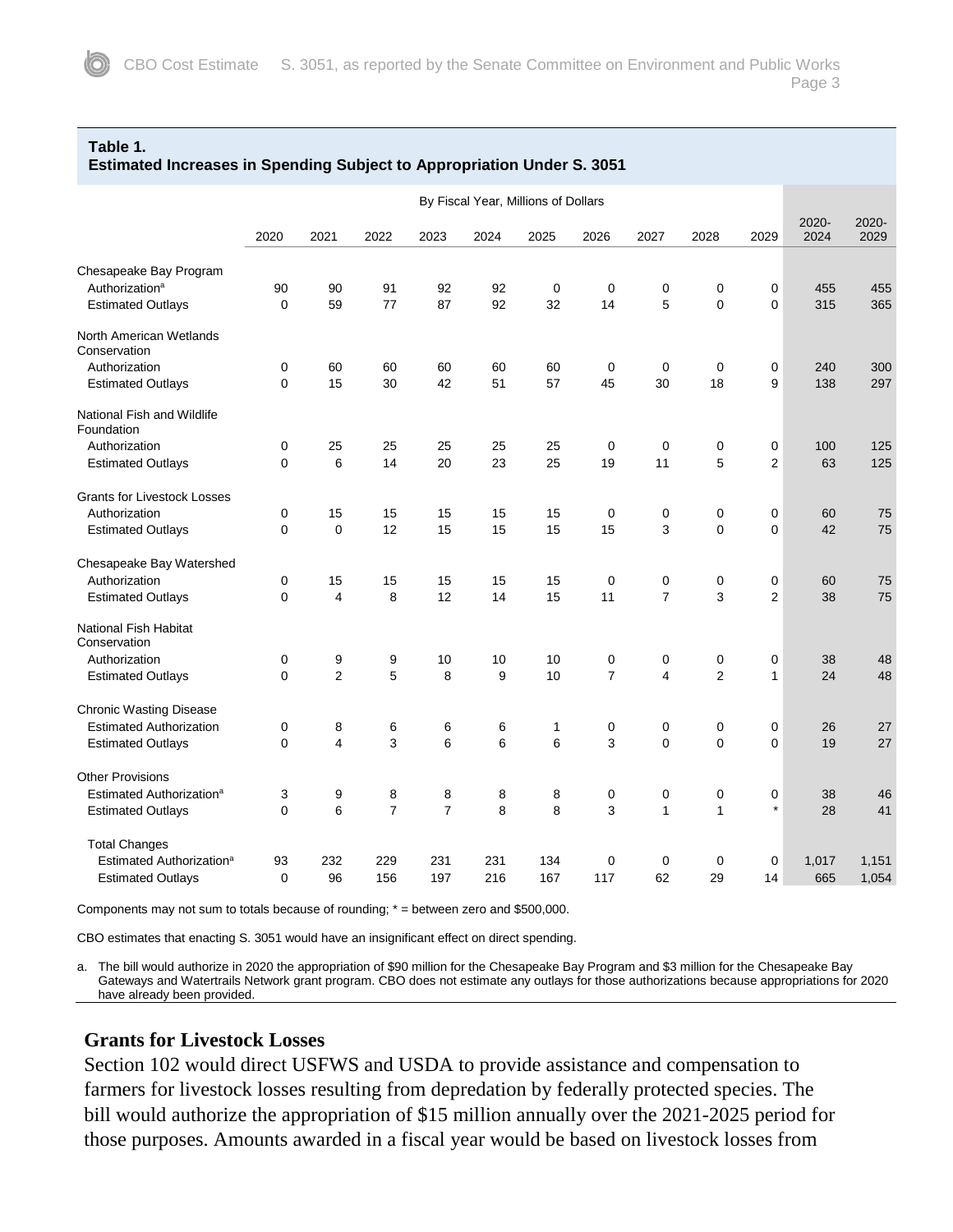the previous fiscal year; thus, the agencies would begin awarding grants in 2022 for losses in 2021. CBO estimates that implementing section 102 would cost \$42 million over the 2020- 2024 period.

## **Chesapeake Bay Watershed**

Section 111 would direct USFWS to establish a program to coordinate and carry out restoration and protection activities in the Chesapeake Bay watershed. Under that program, the agency would award grants to state and local governments, nonprofit organizations, and academic institutions for such activities. The bill would authorize the annual appropriation of \$15 million over the 2021-2025 period for those purposes. CBO estimates that implementing section 111 would cost \$38 million over the 2020-2024 period.

## **National Fish Habitat Conservation**

Title III would establish the National Fish Habitat Board with representatives from federal agencies, state and tribal governments, and industry. The board would establish national goals for fish habitat conservation and recommend local and regional projects for funding. S. 3051 would authorize annual appropriations of \$9 million to \$10 million over the 2021- 2025 period for projects, program administration, and technical assistance. CBO estimates that implementing title III would cost \$24 million over the 2020-2024 period.

## **Chronic Wasting Disease**

Section 104 would establish a task force with representatives from federal agencies, state and tribal governments, and other experts to develop an interstate action plan to prevent the spread of chronic wasting disease, which affects deer, elk, and moose. The bill would authorize the appropriation of \$5 million over the 2021-2025 period for administrative activities and \$2.4 million in 2021 for USFWS and USDA to sponsor a study by the National Academies. Section 104 also would direct the federal government to provide up to \$5 million annually to states to carry out an interstate action plan. CBO assumes that those amounts would be provided over the 2021-2024 period and, on that basis, we estimate that implementing section 104 would cost \$19 million over the same period.

## **Other Provisions**

CBO estimates that implementing other provisions of S. 3051 would cost \$28 million over the 2020-2024 period.

Section 105 would authorize the annual appropriation of \$5 million over the 2021-2025 period for USFWS and the Army Corps of Engineers to manage invasive species. CBO estimates that implementing the section would cost \$14 million over the 2020-2024 period.

Section 110 would authorize the annual appropriation of \$3 million over the 2020-2025 period for the NPS's Chesapeake Bay Gateways and Watertrails Network grant program for which the NPS has allocated \$2 million annually in recent years. Appropriations for 2020 have already been provided, so CBO does not estimate any outlays for the authorization in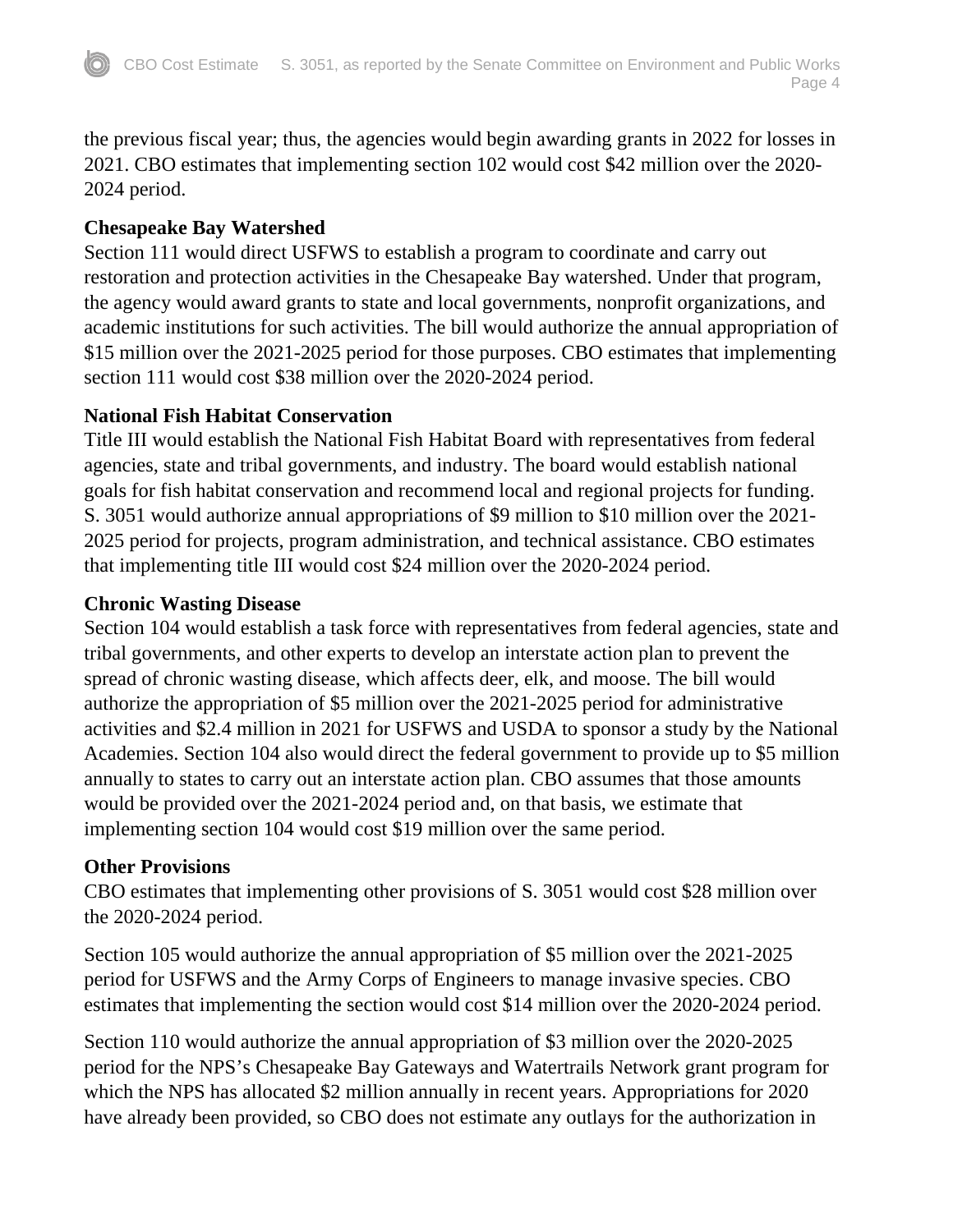2020. We estimate that implementing the bill would cost \$11 million over the 2020-2024 period.

Section 101 of the bill would direct USFWS to establish a competitive prize to reward people who advance efforts to reduce conflicts between humans and predators. Title IV would require USFWS, NOAA, USDA, and the Government Accountability Office to study conservation activities and spending under the Endangered Species Act. Based on the costs of similar tasks, CBO estimates that those provisions would cost \$3 million over the 2020- 2024 period; any spending would be subject to the availability of appropriated funds.

# **Pay-As-You-Go Considerations**

S. 3051 would authorize federal agencies to accept grants and donations, which are classified in the federal budget as offsetting receipts, or reductions in direct spending. Under the bill, donations would be available to spend without further appropriation. Because donations would probably be spent soon after they were received, CBO estimates that the net reduction in direct spending would be negligible over the 2020-2029 period.

# **Increase in Long-Term Deficits:** None.

**Mandates:** None.

# **Previous CBO Estimates**

On June 28, 2019, CBO transmitted a [cost estimate for H.R. 2427,](https://www.cbo.gov/publication/55406) the Chesapeake Bay Gateways and Watertrails Network Reauthorization Act of 2019, as ordered reported by the House Committee on Natural Resources on June 19, 2019. Although H.R. 2427 is similar to section 110 of S. 3051, CBO's estimate of the provision in S. 3051 differs because appropriations for 2020 have already been provided.

On September 30, 2019, CBO transmitted a [cost estimate for H.R. 925,](https://www.cbo.gov/publication/55675) the North American Wetlands Conservation Extension Act, as ordered reported by the House Committee on Natural Resources on September 25, 2019. H.R. 925 is similar to section 106 of S. 3051, and CBO's estimates for those provisions are similar.

On October 2, 2019, CBO transmitted a [cost estimate for H.R. 1620,](https://www.cbo.gov/publication/55691) the Chesapeake Bay Program Reauthorization Act, as ordered reported by the House Committee on Transportation and Infrastructure on September 20, 2019. H.R. 1620 is similar to section 109 of S. 3051; however, CBO's estimate of the provision in S. 3051 differs because appropriations for 2020 have already been provided.